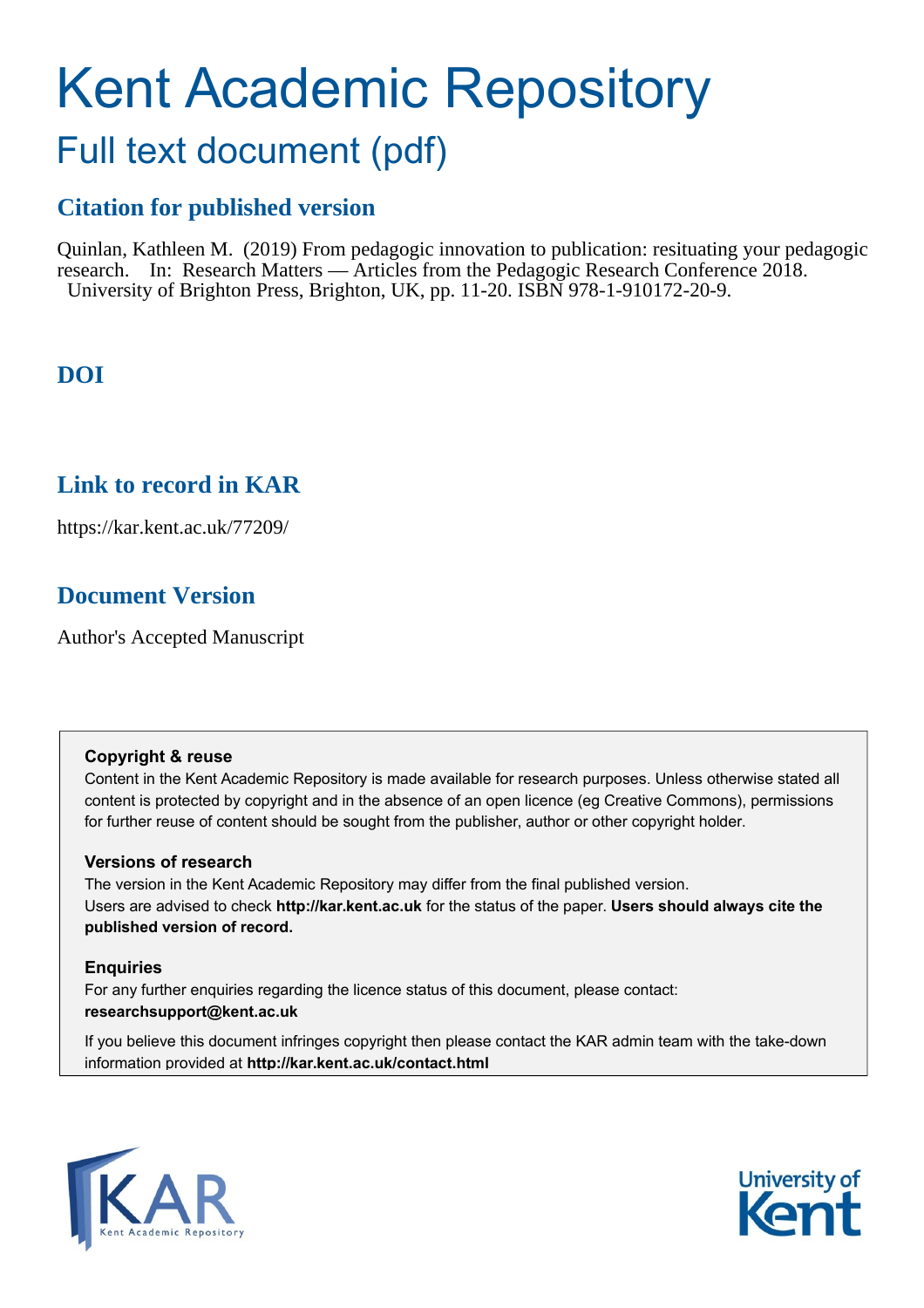#### Published in:

Rachel Masika and Adrian Chown (eds). (2019) *Research Matters — Articles from the Pedagogic Research Conference 2018* (pp 11-20)*.* Brighton, UK: University of Brighton Press. ISBN: 978-1-910172-20-9

Full text, open access available at: [https://cris.brighton.ac.uk/ws/portalfiles/portal/5641190/RM\\_Online\\_version\\_Print\\_quality.pdf](https://cris.brighton.ac.uk/ws/portalfiles/portal/5641190/RM_Online_version_Print_quality.pdf)

\_\_\_\_\_\_\_\_\_\_\_\_\_\_\_\_\_\_\_\_\_\_\_\_\_\_\_\_\_\_\_\_\_\_\_\_\_\_\_\_\_\_\_\_\_\_\_\_\_\_\_\_\_\_\_\_\_\_\_\_\_\_\_\_\_\_\_\_\_\_\_\_\_\_\_\_\_\_\_

#### **From pedagogic innovation to publication: resituating your pedagogic research**

Kathleen M. Quinlan

## **Biography**

Kathleen M Quinlan, PhD PFHEA, is Reader in Higher Education and Director of the Centre for the Study of Higher Education at the University of Kent. She holds a PhD in Education from the Stanford School of Education and has researched teaching and learning in higher education for more than 20 years. She has led educational development programmes at The Australian National University, Cornell University's College of Veterinary Medicine, and the University of Oxford and served as Educator-in-Residence (August 2014) at the National University of Singapore.

#### **Abstract**

This essay explores the most common difficulties faced in translating classroom research on practical problems of teaching and learning into peer reviewed published outputs. Using examples from my own research, I will show how to use pedagogical literature and theories of learning, teaching, motivation or curriculum to frame local problems and questions to appeal to a wider audience. This essay is based on my invited talk at the University of Brighton's Enhancing Higher Education through Research conference on 2 February 2018.

Keywords: theory, higher education, scholarship of teaching and learning, classroom research, pedagogical research, SoTL

#### **Introduction**

There is a growing interest in researching one's own teaching practice as part of a larger movement called "the scholarship of teaching and learning"(SoTL). This movement can be traced back to Ernest Boyer's reconsideration of scholarship and the varied duties of academics (Boyer, 1990). According to Boyer, scholarship means: "stepping back from one's investigation, looking for connections, building bridges between theory and practice, and communicating one's knowledge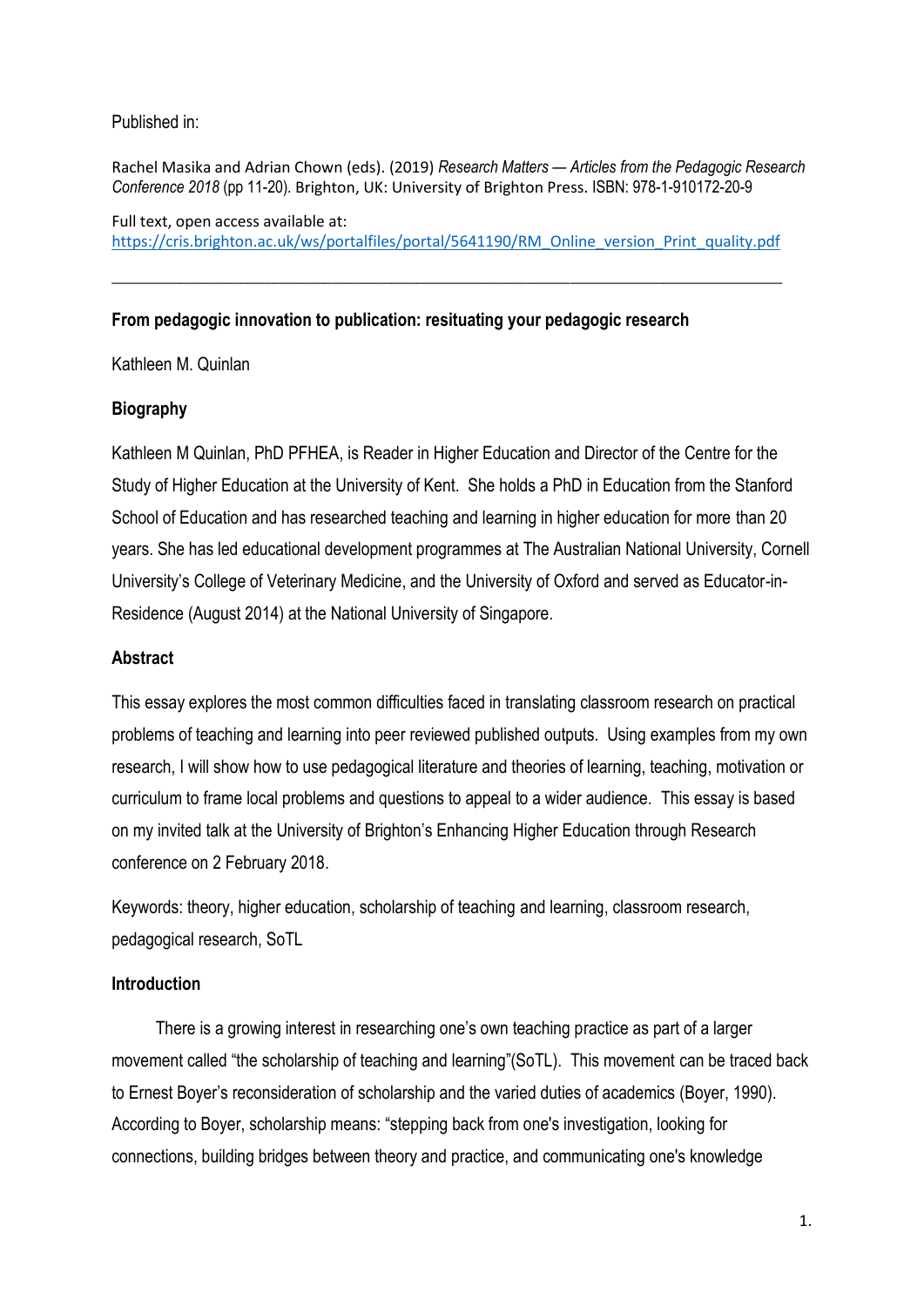effectively... Specifically, we conclude that the work of the professoriate might be thought of as having four separate, yet overlapping, functions. These are: the scholarship of discovery; the scholarship of integration; the scholarship of application; and the scholarship of teaching." (Boyer, 1990, p. 16)

Teaching portfolios (Edgerton, Hutchings and Quinlan 1991) and, later, course portfolios (Hutchings 1998) were developed as ways university teachers could "step back" and "look for connections". Lee Shulman (1993) expanded on these ideas, emphasising that scholarship takes place within a community of scholars. Teaching – like research – needs to be made "community property" by opening it up for peer review within the disciplinary communities that are central to academic identities and work.

Over time, journals have been established in which the results of teachers' own pedagogical inquiry can be published, such as the *International Journal of the Scholarship of Teaching and Learning* (IJSOTL), *Teaching and Learning Inquiry* (the journal of the International Society for the Scholarship of Learning and Teaching) and *Higher Education Pedagogies* (a journal of the UK's Higher Education Academy). These journals are anchored in a conception of the scholarship of teaching (SoTL) as inquiry aimed at improving students' learning (Huber and Morreale, 2002). They cross disciplines and embrace a variety of research methodologies.

Consistent with Shulman's (1993) arguments for embedding the scholarship of teaching within existing disciplinary communities, much pedagogical inquiry is also published in discipline-specific pedagogical journals such as *Chemistry Education Research and Practice*, *Advances in Health Sciences Education*, the *Journal of Accounting Education*, the *Journal of Geography in Higher Education*, *Teaching Sociology* and so on. Various lists of journals that publish pedagogical research can be found on the web<sup>i</sup> . While there has been an increase in quantity of discipline-specific pedagogical research, work remains to improve the quality of this research (Quinlan et al 2013; Chick and Gurung 2009).

Researching your teaching, then, is a commitment to enhancing your own teaching and your own students' learning through a process of scholarly inquiry. It enables you to step back from and take a fresh perspective on your teaching and your students' learning. Thus it promotes both your own learning as teachers and your students' learning through the development and testing of various pedagogical approaches. Through institutional teaching and learning conferences and pedagogical research conferences, we can share our innovations, the lessons we have learned about our students, and how to best teach them. Doing so allows us to influence practice beyond our own classroom through a university-wide community of scholars.

This essay is intended to help you take the next step by presenting and publishing your research beyond the institution, thereby advancing the field of teaching and learning in higher education – in your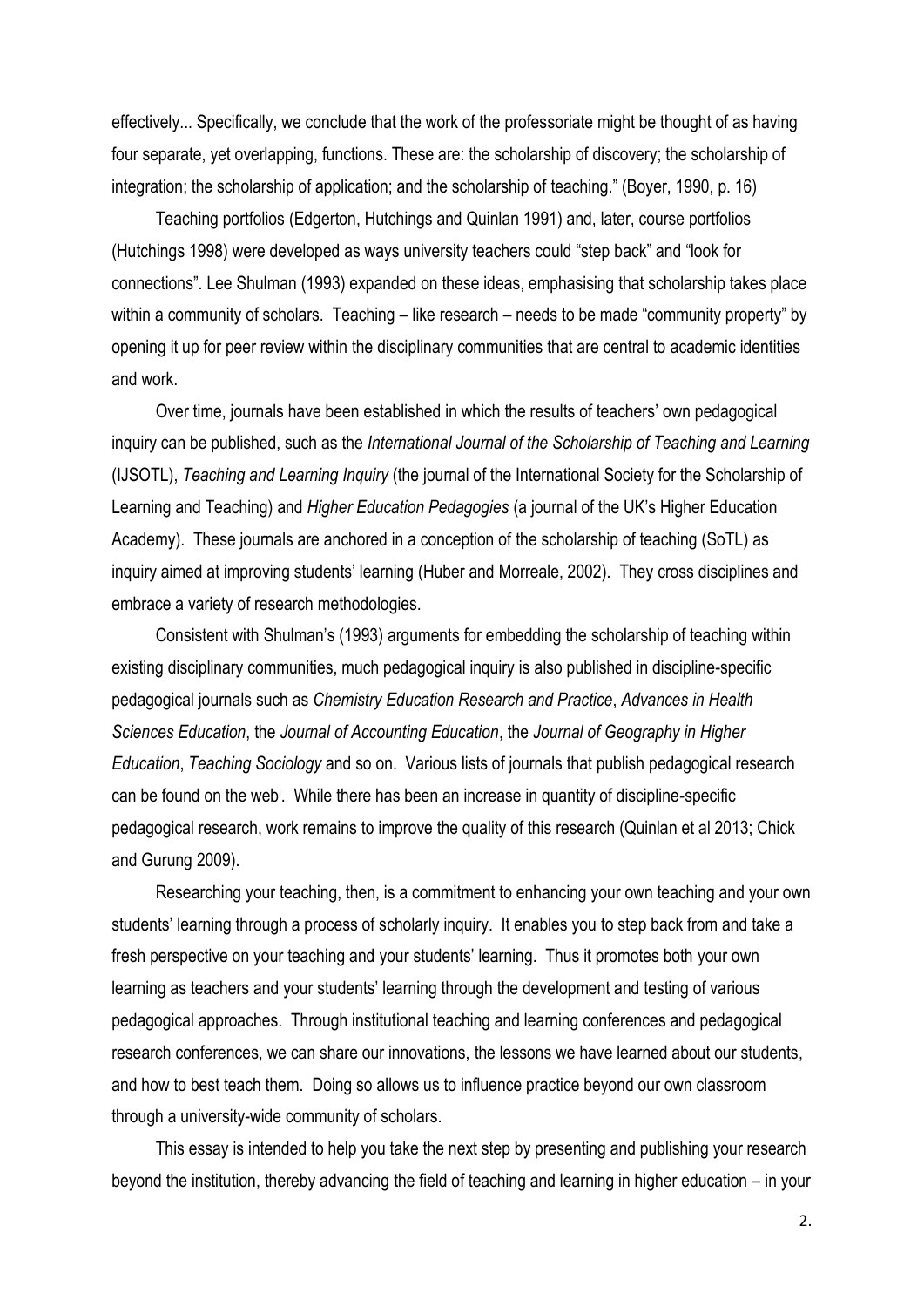own field and beyond. Thus, it allows you to contribute to a larger community of scholars to enhance practice – and student learning – around the world.

I am going to discuss three main "tips" in moving from individual innovation and personal inquiry to publication. These recommendations are based on conversations with editors of two journals in the field, *Teaching in Higher Education* and *Advances in Health Sciences Education*, and my own experience as a reviewer for various higher education journals. First, the "desk rejection" rate for these journals is notable. Some 50% of papers submitted to these journals do not make it past the editor; they are not even sent out for peer review. The main difficulty at this stage is in how the research is framed and situated. Thus, I concentrate here on how to write a convincing introduction, drawing on examples from my own research to illustrate three key principles.

#### **Principle 1: Frame the problem in ways that will be recognised beyond your immediate context**

In pedagogical research, we usually start with the local and the specific. It is tempting to start our papers with this local context, along the lines of, "At Cow Crossing University, we had a problem with A, so we tried B. We evaluated it using C." The problem with this is that the reader doesn't care about Cow Crossing University or the problems the writer is having there. Worse than that, the reader may know something about Cow Crossing University, such as differences in the student body, that will cause them to dismiss your findings.

Instead, you need to state the problem your paper addresses in a way that readers will think: "Oh, yes, I recognise that problem!" You need to become familiar with the literature so you can be sure your problem is actually a more widely-shared problem, and know what others have done or tried to address this problem. So let's look at an example from one of my own published studies (Quinlan, 2000). Now, let me be clear: this isn't a 4\* paper we're talking about! I present it precisely because it is a modest example parallel to that which many of you face. The process by which it arose is essentially exactly the formula expressed above, in that my colleagues and I faced a particular problem in a particular curriculum in a particular setting.

Basically, at the Cornell Veterinary College, students in our problem-based learning (PBL) curriculum complained that it was too difficult to find high quality articles to inform the independent study phase of their learning. Faculty members also complained about what students came back to sessions with when left on their own with Medline searches. So, we set up a literature database to support particular students and sought student feedback on it. So, let's look at how that example was re-written.

"Students and faculty often find the shift from a traditional curriculum to a problem based learning (PBL) curriculum difficult. In a problem based learning curriculum, students' learning is prompted by and situated in real world problems encountered in the profession. Problem based learning is structured to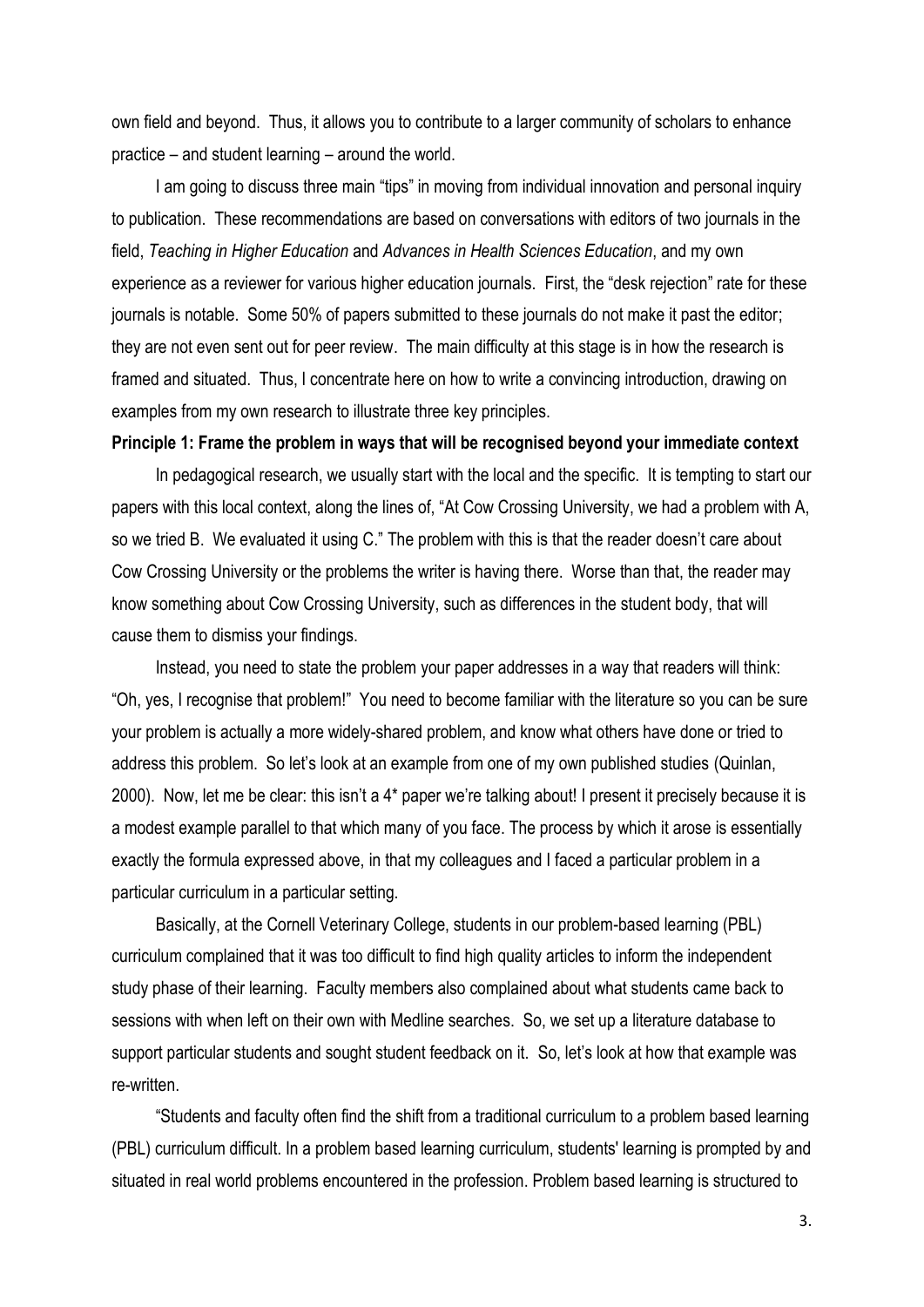help students: 1) learn important principles and key concepts; 2) develop their problem solving skills (the clinical reasoning process in particular), and 3) learn how to direct and manage their own learning (Barrows & Tamblyn, 1980; Barrows, 1988; Schmidt, 1993). The success of a problem based learning curriculum depends upon students taking responsibility for their own learning. Students, like professionals in the field, are expected to prioritize what they need to learn ("learning issues"), make choices about the resources they will consult, work collaboratively with colleagues, and organize their efforts to address learning issues in sufficient depth." (Quinlan 2000, p. 1)

In this opening paragraph, I have framed it as a challenge in teaching in a problem-based learning curriculum, not just at Cornell's Veterinary College. Anyone who is using problem based learning may be interested in this paper. Regardless of whether they are teaching medical students or undergraduate geology students or teaching in the US or the UK, they will also have students who have struggled to transition to the new demands of a PBL curriculum.

In that introduction, I have gone on to frame it in terms of the goals of problem-based learning. In doing so, other teachers who do not necessarily teaching using PBL might resonate with the problem. Many educators want students to be able to do those three things. Maybe I have captured more readers this way. Many teachers will know that students have difficulty in directing their own learning, whether PBL or some other type of curriculum. In the next paragraph I elaborate the problem of transition mentioned in the opening sentence, citing a key study that illustrates that it isn't just Cornell students who have this problem. You will cite more than this, but I did say this is a modest example!

"It can be particularly challenging for students to develop skill and confidence in directing their own learning. Among the difficulties students experience with this transition are the demands of selecting appropriate literature to address their learning issues. In a study of students enrolled in a problem based learning physiotherapy program, Solomon and Finch (1998) identified 10 stressors that were described by at least one quarter of the students in a reflective journal kept during the first semester of their program. "Search stress" difficulty with finding appropriate literature and inordinate amounts of time spent searching rather than studying was mentioned by almost one third of their students." (Quinlan 2000 p. 1)

I then showed that this isn't just a problem for students, but a dilemma for teachers to which teachers must find a resolution: "Faculty, too, may find it frustrating to watch students struggling and still missing valuable resources. On the one hand, educators wish to encourage self-directed learning, in keeping with a core philosophy and purpose of problem based learning. On the other hand, if students are spending disproportionate time and energy trying to find helpful literature or end up missing key references altogether, it can compromise another core goal of PBL that students learn the scientific principles underlying the case or problem." (Quinlan 2000, p. 1)

4.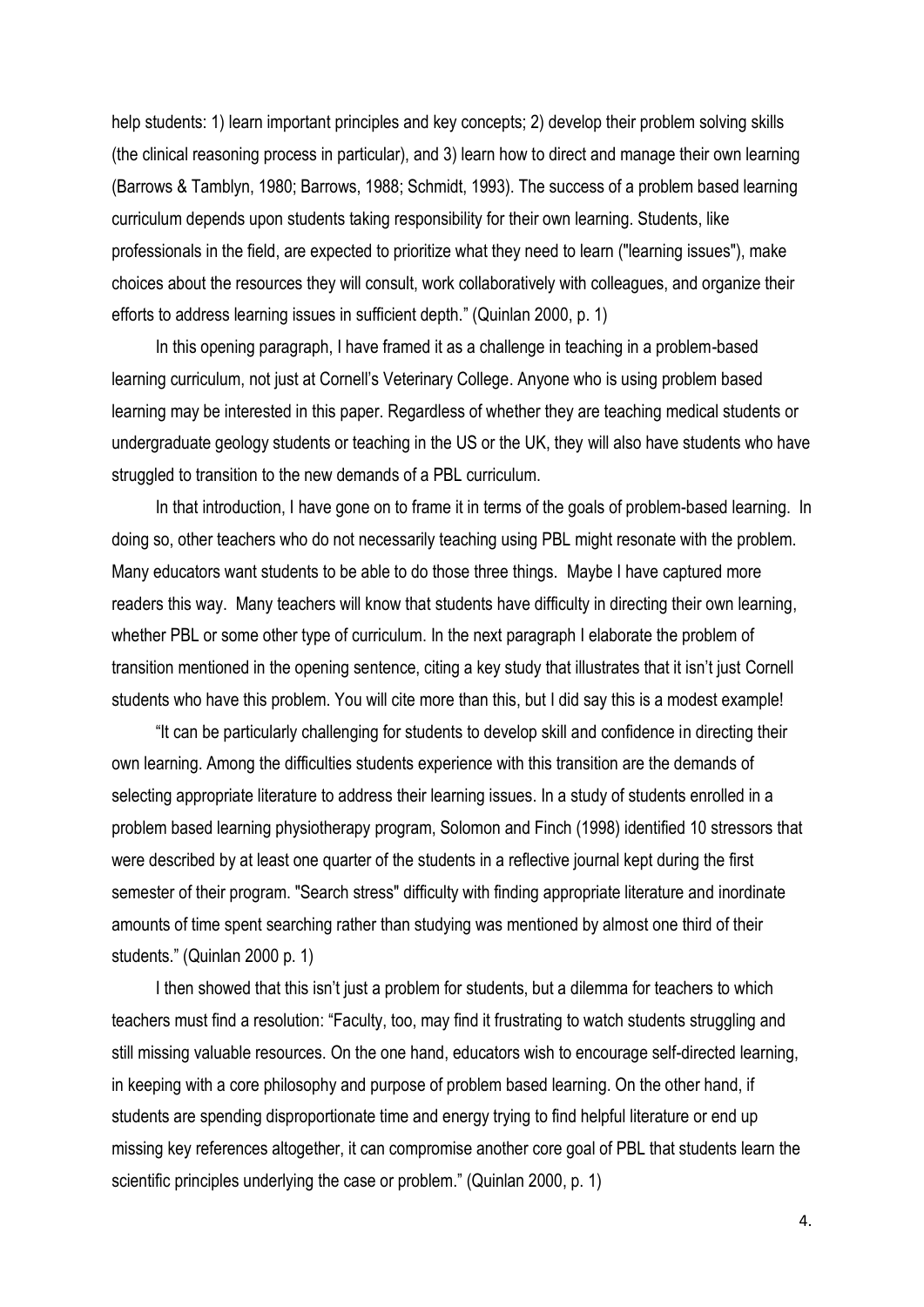In sum, your first job in your introduction is to identify a shared problem and why it is important for people beyond your context. If the problem you are identifying is particular to – or particularly important to those in your discipline, then you may want to publish in a discipline-specific journal. In this case, I felt it wasn't just a problem for veterinary or even medical educators, thus I chose a journal that was addressed to a variety of disciplines. The title, though, means it is still only likely to attract those who teach using PBL, although the problem and its solution might be useful more broadly.

#### **Principle 2: Frame the problem theoretically**

I can hear the groans when I mention theory. I know many new teachers struggle to connect educational theory with practice. But we are all theorists! You have some implicit ideas and hypotheses. Often these are tacit. By discussing your problem and the solutions you think might work with others, you may be able to make those implicit assumptions more explicit. In the context of reflective practice, Brookfield's (1995) calls this process "assumption-hunting." Once you start pulling out your hypotheses, they can be matched to a published, established theory.

A theory is simply "a set of interrelated concepts, definitions, assumptions, and generalizations that systematically describes and explains regularities in behavior in educational organizations." (Hoy and Adams 2016, p 3). Thus first, theory is composed of "concepts, definitions, assumptions, and generalizations". Second, the major function of theory is to describe and explain. The "theory" I used with the evaluation of the literature database was the theory of problem-based learning, which is encapsulated in its three canonical goals. The assumption iss that these three goals guide curricular and instructional design within PBL. Thus, just as problems arise in trying to balance those goals, so solutions should also balance those goals. This is quite "light-touch" theory, which I described as a "framework" for the study. Nonetheless, these goals certainly constitute a set of inter-related assumptions that systematically define problem-based learning, thereby explaining common features of that type of curriculum.

Let's consider another definition. A theory is a written or visual presentation that, "explains either graphically, or in narrative form, the main things to be studied – the key factors, concepts or variables – and the presumed relationship among them" (Miles and Huberman 1994, p. 18). Here we see that theory stimulates and guides the further development of knowledge. In the example (Quinlan, 2000), the theory helped frame the research questions. A searchable bibliographic database of articles was created to "strike the right balance so that students are both accessing the literature that will help them learn the subject matter and developing their self- directed learning skills" (Quinlan 2000, p 1) by requiring that they search for and make choices about what to read. Key research questions that guided the design of a student survey were, "How is the database rated in terms of its usefulness in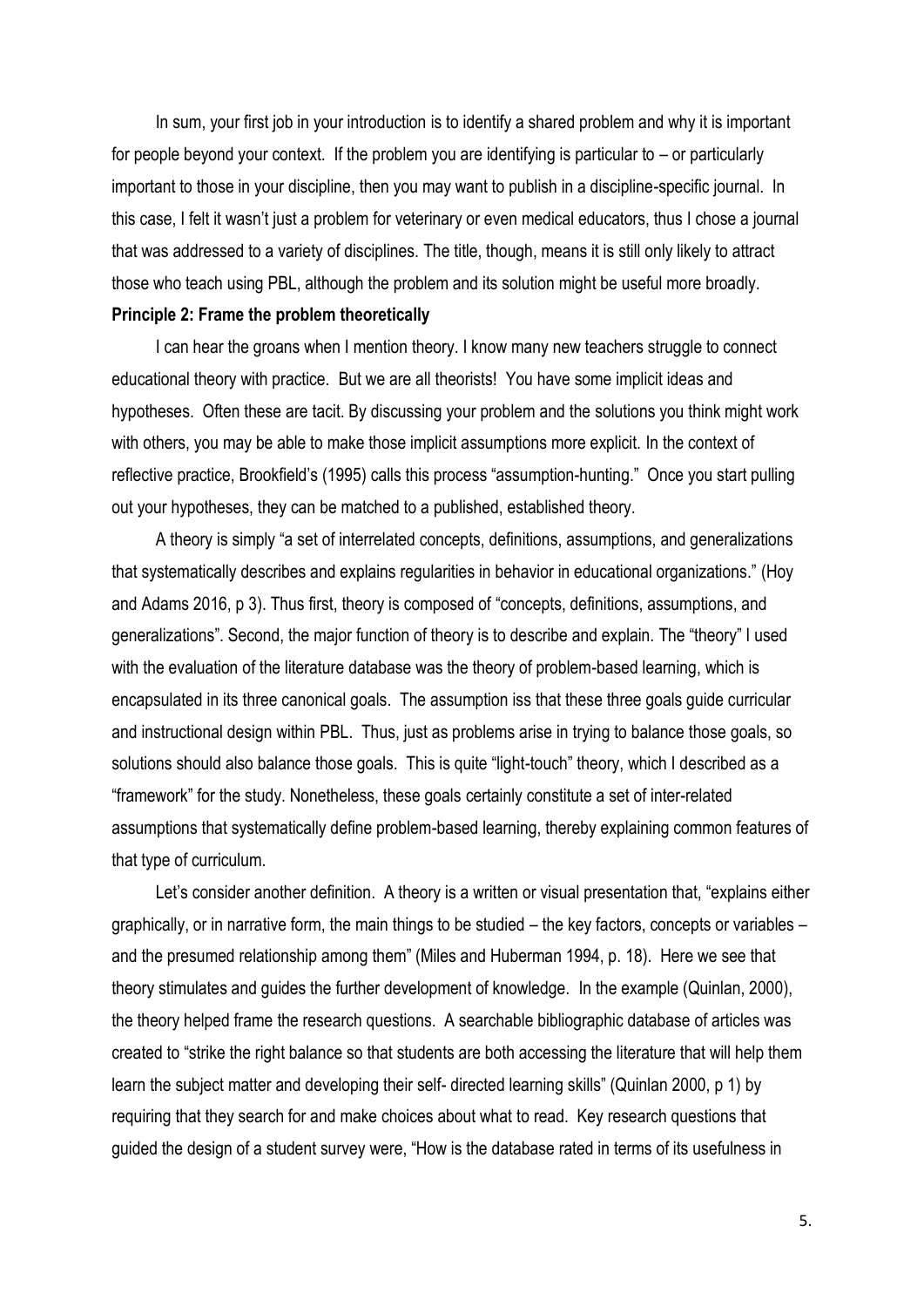addressing learning issues? What impact does the database have on students' self-directed learning and "search stress?"

Theories are, by nature, general and abstract. (Indeed, it is the very abstraction that new teachers may not like when they are struggling to solve concrete, practical problems in their own contexts.) Theories are not strictly true or false, rather they are either useful or not useful. They are useful to the extent that they generate explanations that help us understand. Typically hypotheses are derived from the theory to predict particular relations among the concepts. When hypotheses receive overwhelming empirical support, the accepted hypotheses become principles.

Let's turn to another example, drawn from a study of the challenges of designing interdisciplinary postgraduate curricula in which my student and I investigated two case studies of master's degree programmes (Gantogtokh and Quinlan 2017). We started by explaining that there is a movement within higher education toward interdisciplinary educational programmes to respond to complex real world problems, followed by a few examples that demonstrate that the world has lots of problems, so educators are building various educational programmes to try to address those problems.

Then we state the pedagogical problem that it is intellectually challenging to design coherent interdisciplinary curricula because of the need to integrate multiple bodies of knowledge while promoting students' higher order thinking and problem solving. We hung the paper on this key assertion. Again, we think many people beyond the two case study programmes we examined will recognise this problem.

Then we needed to define some terms – and here we became more theoretical. In the introduction we had several paragraphs of definitions of interdisciplinarity – which meant we had to define disciplines. The reviewers insisted that we do so because they thought (hypothesised) that the particular disciplines we were combining would affect how hard it was to build a coherent curriculum. That hypothesis is a fair proposition – biology and chemistry are easier to put together in a health sciences programme than trying to put, say, humanities and sciences together where people don't share methods, language, writing style or world views. Then we needed to focus the study, which meant developing, in effect, a theory of curricular coherence. We wrote:

"Combining Stark (1986) and Knight's (2001) work, we have developed a framework of four elements of coherence-building interdisciplinary curricula that we investigate in these studies: (1) logical connection-making across different courses through structuring and sequencing; (2) integrative learning, occurring through teaching and learning processes such as those DeZure (2010) suggested; (3) assessment, evaluation, and adjustment; and (4) collaborative community and environment, which provide favourable conditions for coherence-building." (Gantogtokh and Quinlan 2017, p 571).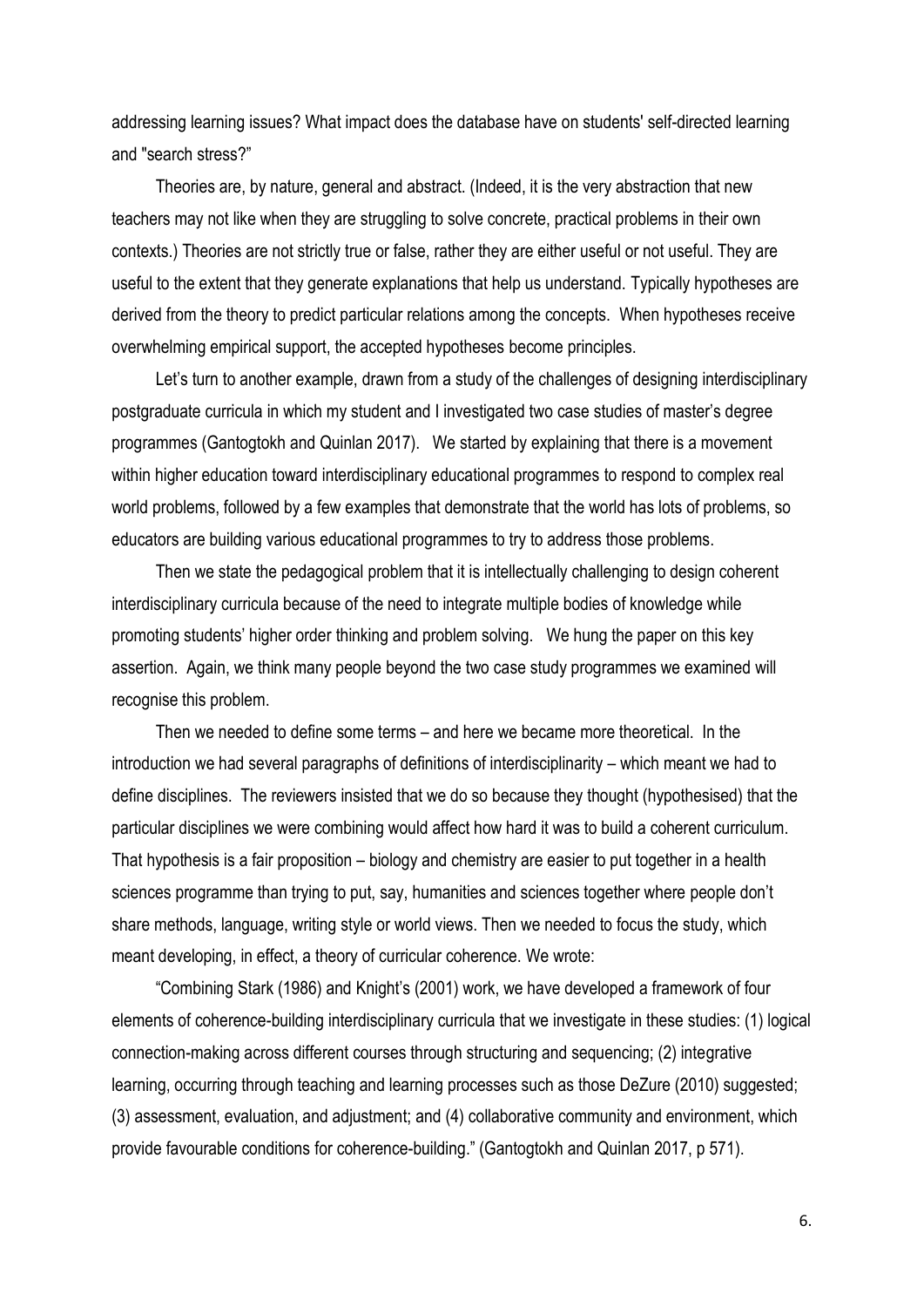We used this four-part framework to develop the protocols for interviews with course designers and then to structure the reporting and discussion of the results, allowing us to summarise solutions to challenges of coherence-building under these 4 headings. Ultimately, the paper implicitly generated propositions about causes and effects; if one attends to these 4 elements, using these kinds of solutions, one will be more likely to create a coherent curriculum. These propositions can be illustrated in graphic form instead of written form, using boxes and arrows connecting the key constructs.

Finally, we can think of theory as "a way of *seeing* or characterising a research object…seeing the object of empirical research in a particular way and *not in other ways*" (Ashwin 2012). To illustrate, let's consider work-based learning. At one level, we could think about what is happening in the minds of the students during work-based learning. A medical educator colleague applied self-regulated learning theory (Zimmerman 2002) to redesign a busy clinic. The basic model of self-regulated learning is that students go through three main phases of thinking and metacognition (thinking about their own thinking) during the learning process. The first phase is a planning phase in which learners analyse the task at hand, set goals and develop strategies for addressing those goals. The second main phase is performance, when they are actually doing the learning task and must exercise self-control and selfobservation, applying certain strategies, observing themselves and the success of what they are doing, and making mid-course corrections. The last phase is self-reflective and should feedforward to the next cycle.

My colleague was running a busy clinic in which she was under considerable pressure to see many patients quickly. Yet, she also had medical students who were trying to learn from the experience. She needed students to regulate their own learning because she didn't have much time to attend to them. So, she asked them what their goals were for the session and agreed particular strategies for them to achieve those goals. One student might have wanted to practice his physical exam techniques, so she gave him guidance about what to observe. During the afternoon, this teacher provided space for him to perform and then facilitated a short reflective discussion at the end of the afternoon, starting with his self-assessment. The student met his specific goal and explicitly practiced self-regulation while my colleague was able to meet her goals of running an "on-time" clinic while also providing good quality educational supervision. Self-regulated learning helps us to shine a spotlight on what the student is doing mentally in that workplace learning situation. A research study might investigate how the student analyses the task at the beginning or what goals they set or what procedures they use to self-monitor. We might, for example, do a think-aloud protocol using the student's notebook from the afternoon as a prompt. This model is an appealing one for work-based learning insofar as it focuses us on helping students manage their own learning. However, every theory obscures other aspects of the learning phenomenon.

7.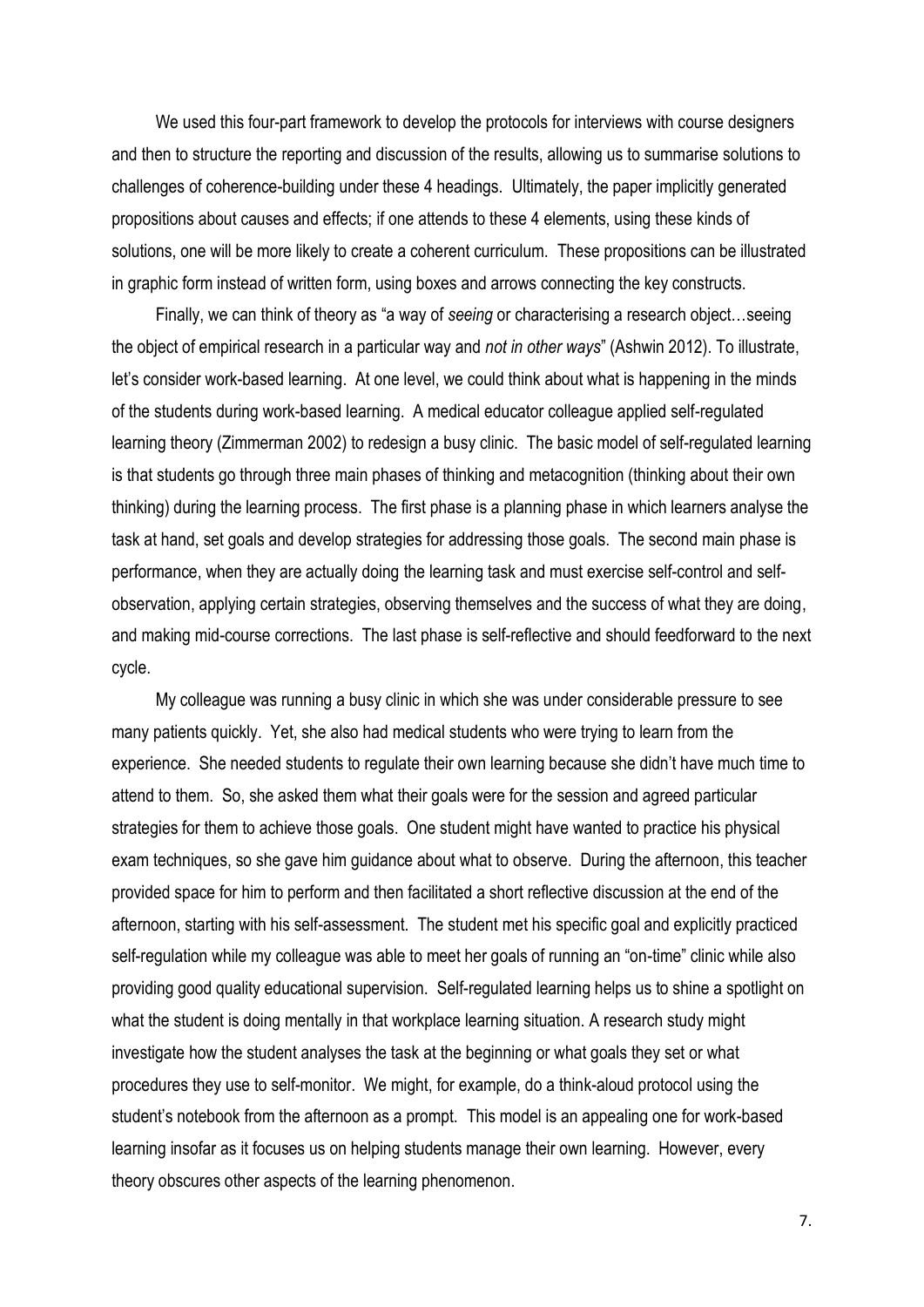A different theory can help us to "see" the situation differently. We might, instead, apply Lave and Wenger's (1991) communities of practice model. While SRL is a psychological model, communities of practice is an anthropological theory. It views learning not as something that happens inside an individual's head, but as a social process. It sees learning as a process of developing an identity through participation in particular "communities of practice". Apprentices in this community move from the periphery (students watching from the sidelines) to the centre (e.g. the surgeon in the operating theatre). The key is that the newcomers need to be engaged in "legitimate" peripheral participation. In other words, they need to be engaged in activities that are authentic to the professional or disciplinary practice. Asking them to sweep up after the surgeon has gone home is a form of participation, but does not engage them in "legitimate" (authentic) tasks of the surgeon. Asking them to scrub and gown and enter the theatre during the procedure allows them to practice the necessary sterile procedures required in the operating theatre and allows them to begin to try out the role of doctors through participation in key professional rituals.

If we look at a work-based learning scenario through a community of practice lens, we would ask ourselves different questions, which shapes our research differently. We might ask about the norms and hierarchies within the community, how those are communicated and symbolised and where students fit into those patterns. We might study the way spaces are arranged, who sits where, how they dress and are addressed, and how all those elements of the situation affect different participants' access to the central activity or sense of identity. We might consider how medical students interact with each other and with other parts of this community, such as nurses and receptionists. We might research these questions through ethnographic observation. Thus, the theory we choose shapes our hypotheses about what supports learning, the questions we ask, the methods we use, the way we analyse the data, and the conclusions. Looking at the same learning situation through different theories has led us to, "seeing the object of empirical research in a particular way and *not in other ways*" (Ashwin 2012, p 943).

#### **Principle 3: Think beyond evaluation designs**

As teachers, we often want to know whether a given instructional strategy is better than another. This is an evaluative question. We might broaden that question to "how effectively is a given instructional intervention or strategy working?" which is the form that my evaluation of a literature database (Quinlan, 2000) took. That evaluation examined feedback from students. A variation on that format involves an analysis of students' work to determine how well they are learning as the result of an instructional intervention. For example, in another study, my colleagues and I developed a rubric of discipline-specific writing criteria to analyse student work over the course of a term to better understand how students' medical writing developed through practice and weekly feedback (Rawson et al 2005).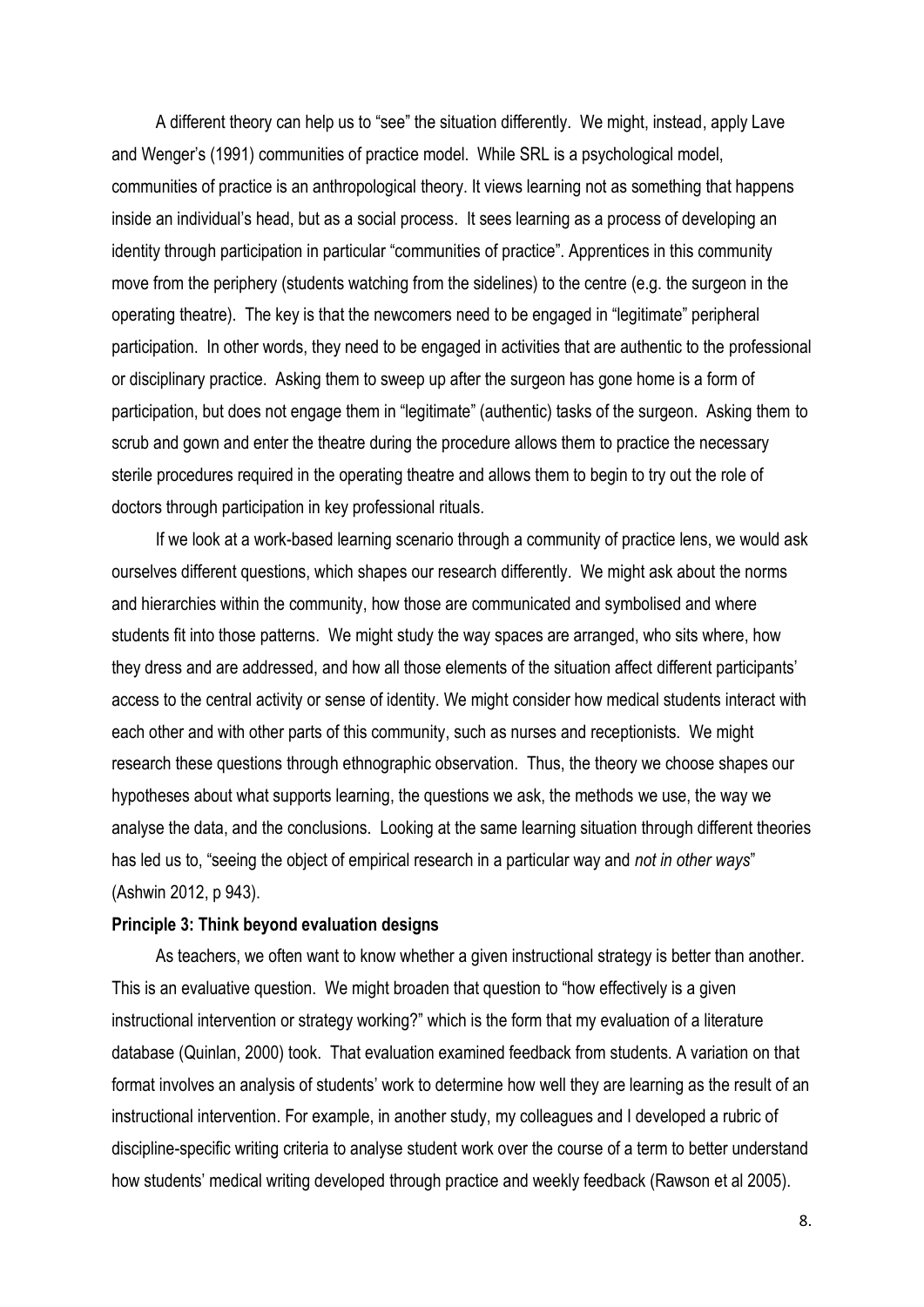We can expand our questions, though, to other kinds of research (Dolan 2007). We might ask questions about what and how things are happening. For instance, there are many opportunities to explore how students understand a given concept in your discipline, what is difficult about it, how they engage with or understand the demands of a given task, and how the process of engaging with that task affects their understanding of some concept or process that is central to your discipline. A more recent example of my research (Quinlan et al 2012) – still a modest one – illustrates this approach. In that study, we sought to understand what the general thresholds (Meyer and Land, 2005) were in students' learning of engineering during their first year of study. Then we investigated what made Mohr's Circle, a particularly troublesome technique in the discipline, hard for students to understand. We used the case of Mohr's Circle as an illustration of the more general difficulty of connecting mathematical representations to physical phenomenon. We analysed student interviews, teacher interviews and textbook representations of this issue to show how difficulties with Mohr's Circle are linked to failure to understand the concept of stress, which involves both force and area and calculations rooted in trigonometry. The aim was to create a foundation for more effective teaching approaches by unpicking what is difficult about a given technique and related concepts.

Finally, we might ask questions about the mechanisms. Why is something happening? As I have become more aware of the importance of theory myself, my research more explicitly looks for underlying explanations of phenomena. For instance, in a current research project (Quinlan, under review) I want to understand what triggers students' interest in lectures. One can look at this at a specific level through qualitative data, immersed in the particulars of the lecture. For example, students became interested in a psychology lecture on attachment theory when the lecturer animatedly told a story about her two dogs' differing behaviours, illustrating insecure versus secure attachment. Knowing that this moment was particularly interesting to students is useful information for that particular teacher insofar as it confirms the effectiveness of her instructional example; she will likely use it again in that context. However, "tell a story about your dogs", is not a good general recommendation for all lecturers to enhance students' interest! By asking the right questions and analysing comparable data from student questionnaires across 12 different lectures in different disciplines, I could identify the underlying features of the lectures that stimulated students' interest. From this analysis, it would appear that this lecturers' example is effective because it helps students to see how the content is important to real life. This general principle is, in turn, illustrative of the concept of "utility value" in expectancy-value theory (Wigfield & Eccles, 2000). Put simply, increasing utility value contributes to an increase in motivation for a given task or activity – in this case, interest in paying attention to and further studying the subject of the lecture. Thus we can go from the particulars of a given lecture to a more general mechanism for how to make lectures more interesting to students (and back again). We achieve this by asking how

9.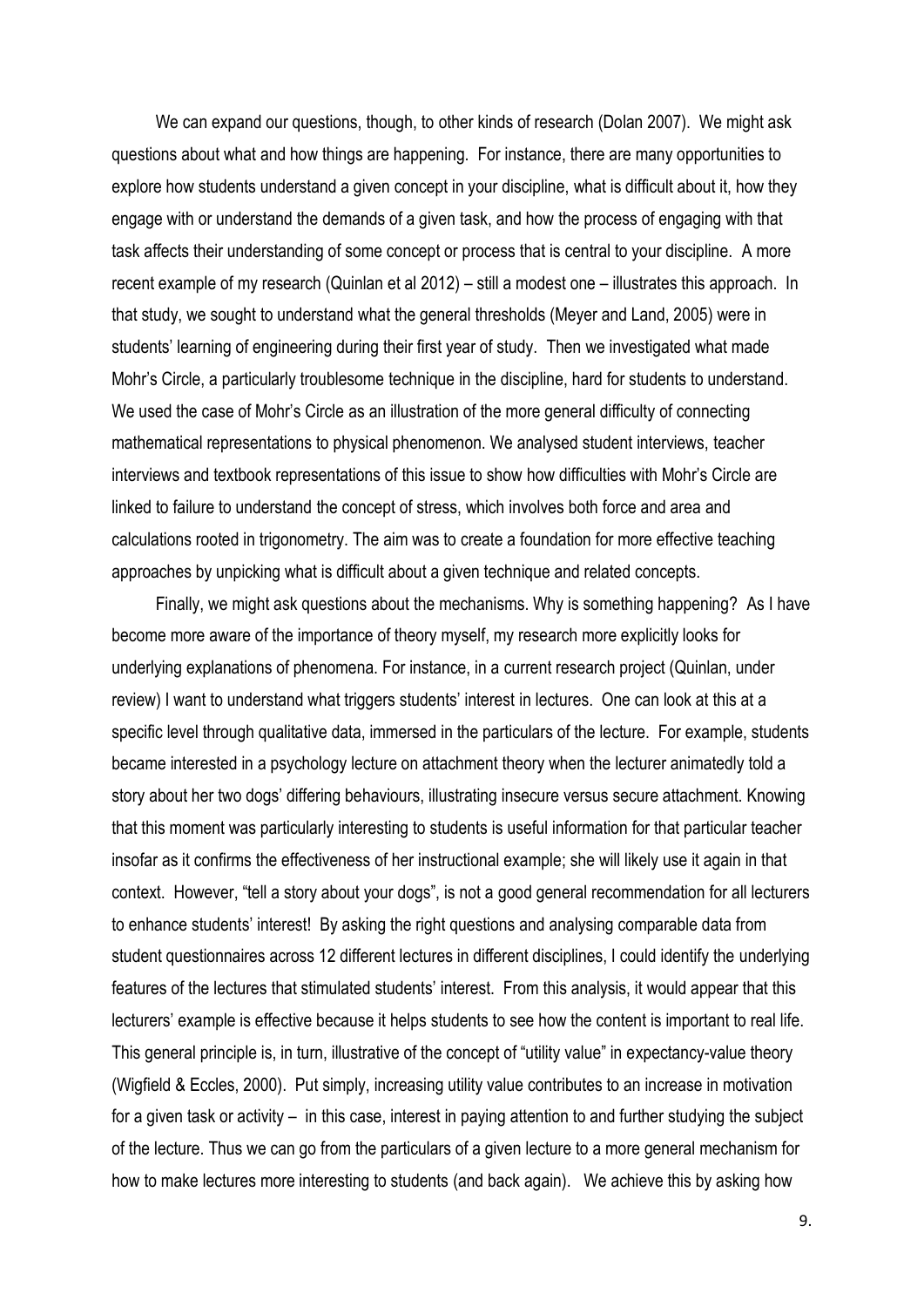and why questions, rather than just evaluative (does x work?) questions and applying or developing generalisable theories.

#### **Conclusion**

Moving from inquiring about one's own teaching to presenting and writing up that research for wider audiences requires that we frame the problem in terms that are recognisable to others. We do so by acquainting ourselves with the literature and seeing how our specific problem is shared with others. Theories are tools that help us abstract from the specifics of a given case to more general concepts, patterns and explanations. Finally, theories support us as we move into different types of research questions, enabling us to explore more deeply what is happening with students and their interactions with peers, teachers, content and tasks we set for them. In sum, this essay has illustrated, through a variety of examples, three key principles for how to design, conduct and then publish classroom research beyond one's institution.

#### **References**

Ashwin, P. (2012) How often are theories developed through empirical research into higher education? *Studies in Higher Education*, vol 37, no 8, pp 941-955. doi: 10.1080/03075079.2011.557426

Boyer, E.L. (1990) *Scholarship Reconsidered: Priorities of the Professoriate*. Special Report of the Carnegie Foundation for the Advancement of Teaching. New York, NY: Carnegie Foundation.

Brookfield, S. (1995) *Becoming a Critically Reflective Teacher*, San Francisco: Jossey-Bass.

Dolan, E. (2007) Grappling with the literature of education research and practice, *CBE-Life Sciences Education,* vol 5, pp 289-296.

- Edgerton, R., Hutchings, P., & Quinlan, K. M. (1991) *The Teaching Portfolio: Capturing the Scholarship of Teaching*, Washington, D.C.: American Association for Higher Education.
- Gantogtokh, O. & Quinlan, K.M. (2017) Challenges of designing interdisciplinary postgraduate curricula: Case studies of interdisciplinary master's programmes at a research-intensive UK university, *Teaching in Higher Education*, vol *22*, no 5, pp.569-586. [doi:10.1080/13562517.2016.1273211](http://dx.doi.org/10.1080/13562517.2016.1273211)
- Gurung, R.A., Chick, N.L. and Haynie, A. (2009) *Exploring Signature Pedagogies: Approaches to Teaching Disciplinary Habits of Mind*, Herndon, VA: Stylus Publishing, LLC.
- Hoy, W.K. and Adams, C.M. (2016) *Quantitative Research in Education – A Primer*, Thousand Oaks, CA: Sage.
- Hutchings, P. (Ed.) (1998) *The Course Portfolio: How Faculty can Examine their Teaching to Advance Practice and Improve Student Learning*, Washington, DC: American Association for Higher Education.
- Huber, M.T. and Morreale, S.P. (2002) *Disciplinary styles in the scholarship of teaching and learning:*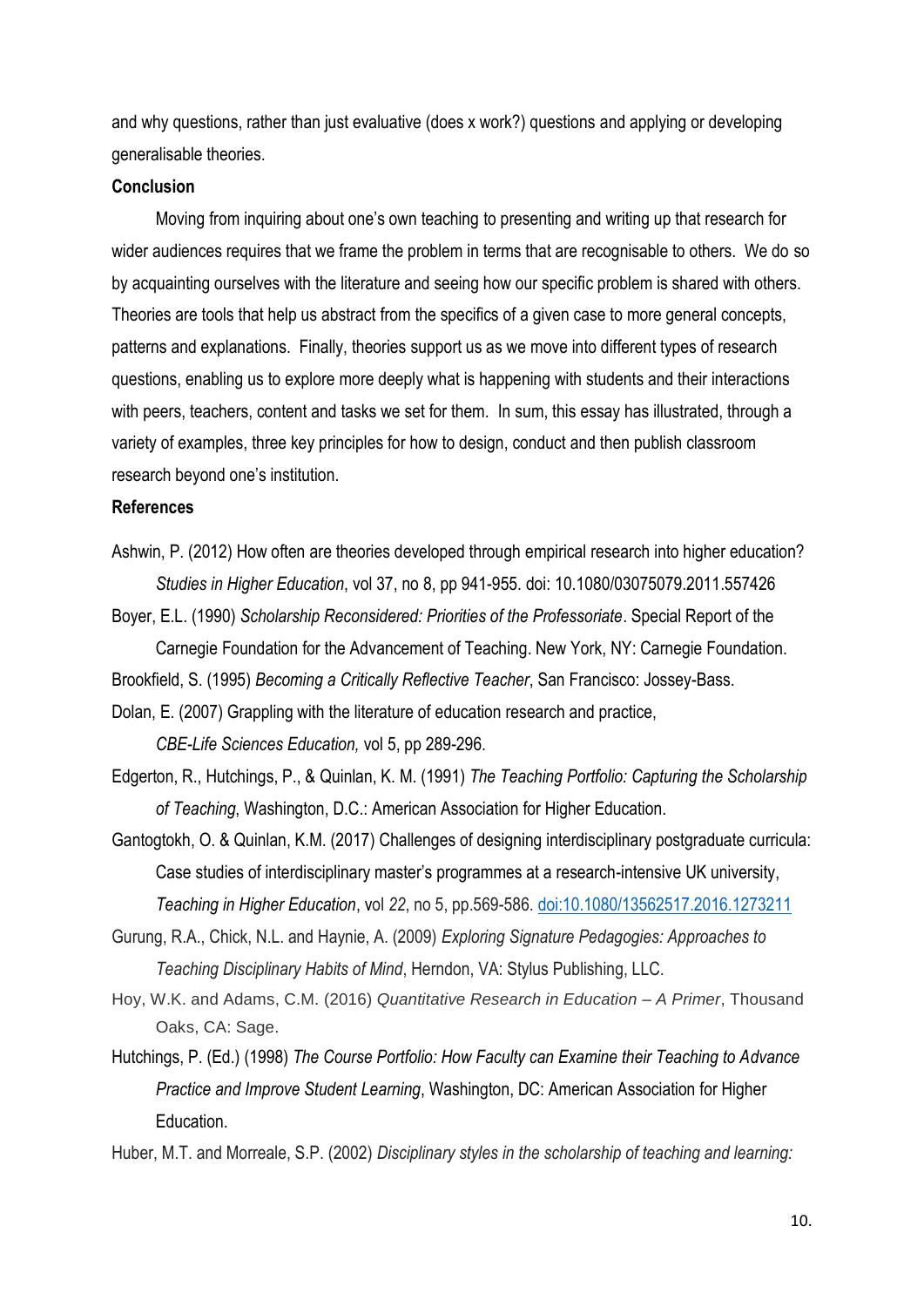*Exploring common ground*, Menlo Park: American Association for Higher Education and Carnegie Foundation for the Enhancement of Teaching at:

<https://files.eric.ed.gov/fulltext/ED478800.pdf> Accessed July 2018.

- Lave, J. and Wenger, E. (1991) *Situated learning: Legitimate Peripheral Participation*, Cambridge: Cambridge University Press.
- Meyer, J.H.F. and Land, R. (2005) Threshold concepts and troublesome knowledge: epistemological considerations and a conceptual framework for teaching and learning. *Higher Education,* vol 49, no 3, pp. 373–388.
- Miles, M.B. and Huberman, A.M. (1994) *Qualitative Data Analysis: An Expanded Sourcebook*, Thousand Oaks, CA:Sage.
- Quinlan, K. M., Male, S., Baillie, C., Stamboulis, A., Fill, J., & Jaffer, Z. (2013) Methodological challenges in researching threshold concepts: a comparative analysis of three projects, *Higher Education,* vol 66*,* 585-601.
- Quinlan, K. M., Male, S., Fill, J., Jaffer, Z., Stamboulis, A., & Baillie, C. (2012) 'Understanding thresholds in first year engineering: digging beneath Mohr's Circle', in P. Kapranos and D. Brabazon's (Eds.), *Symposium on Engineering Education, Proceedings 4th International ISEE,* University of Sheffield, July 18-20, ISBN: 978-1-873769-14-0, pp. 108-115 at: [https://s3.amazonaws.com/academia.edu.documents/43220678/paper\\_29.pdf?AWSAccessKeyI](https://s3.amazonaws.com/academia.edu.documents/43220678/paper_29.pdf?AWSAccessKeyId=AKIAIWOWYYGZ2Y53UL3A&Expires=1531756854&Signature=huc6EOkIQBRRMG3nIC4OosBEwH4%3D&response-content-disposition=inline%3B%20filename%3DUnderstanding_thresholds_in_first_year_e.pdf) [d=AKIAIWOWYYGZ2Y53UL3A&Expires=1531756854&Signature=huc6EOkIQBRRMG3nIC4Oo](https://s3.amazonaws.com/academia.edu.documents/43220678/paper_29.pdf?AWSAccessKeyId=AKIAIWOWYYGZ2Y53UL3A&Expires=1531756854&Signature=huc6EOkIQBRRMG3nIC4OosBEwH4%3D&response-content-disposition=inline%3B%20filename%3DUnderstanding_thresholds_in_first_year_e.pdf) [sBEwH4%3D&response-content](https://s3.amazonaws.com/academia.edu.documents/43220678/paper_29.pdf?AWSAccessKeyId=AKIAIWOWYYGZ2Y53UL3A&Expires=1531756854&Signature=huc6EOkIQBRRMG3nIC4OosBEwH4%3D&response-content-disposition=inline%3B%20filename%3DUnderstanding_thresholds_in_first_year_e.pdf)[disposition=inline%3B%20filename%3DUnderstanding\\_thresholds\\_in\\_first\\_year\\_e.pdf](https://s3.amazonaws.com/academia.edu.documents/43220678/paper_29.pdf?AWSAccessKeyId=AKIAIWOWYYGZ2Y53UL3A&Expires=1531756854&Signature=huc6EOkIQBRRMG3nIC4OosBEwH4%3D&response-content-disposition=inline%3B%20filename%3DUnderstanding_thresholds_in_first_year_e.pdf)

Accessed July 2018.

- Quinlan, K.M. (2000) 'Striking the Right Balance: An Evaluation of a Literature Database to Support Problem Based Learning', Paper presented at the Annual Meeting of the American Educational Research Association at <https://files.eric.ed.gov/fulltext/ED453705.pdf>Accessed July 2018.
- Quinlan, K.M. (under review). What makes higher education lectures interesting? Personal and situational variables associated with situational interest. *Studies in Higher Education.*
- Rawson, R. E., Quinlan, K. M., Cooper, B. J., Fewtrell, C., & Matlow, J. R. (2005) Writing skills development in the health professions, *Teaching and Learning in Medicine,* vol 17, no 3, pp 233- 239. [doi: 10.1207/s15328015tlm1703\\_63](http://dx.doi.org/10.1207/s15328015tlm1703_6)39.
- Shulman, L.S. (1993) Forum: Teaching as community property, *Change: The Magazine of Higher Learning*, vol 25, no 6, pp 6-7, doi: [10.1080/00091383.1993.9938465](https://doi.org/10.1080/00091383.1993.9938465)
- Wigfield, A. and Eccles, J.S. (2000). Expectancy–value theory of achievement motivation, *Contemporary Educational Psychology*, vol 25, no 1, pp 68-81.